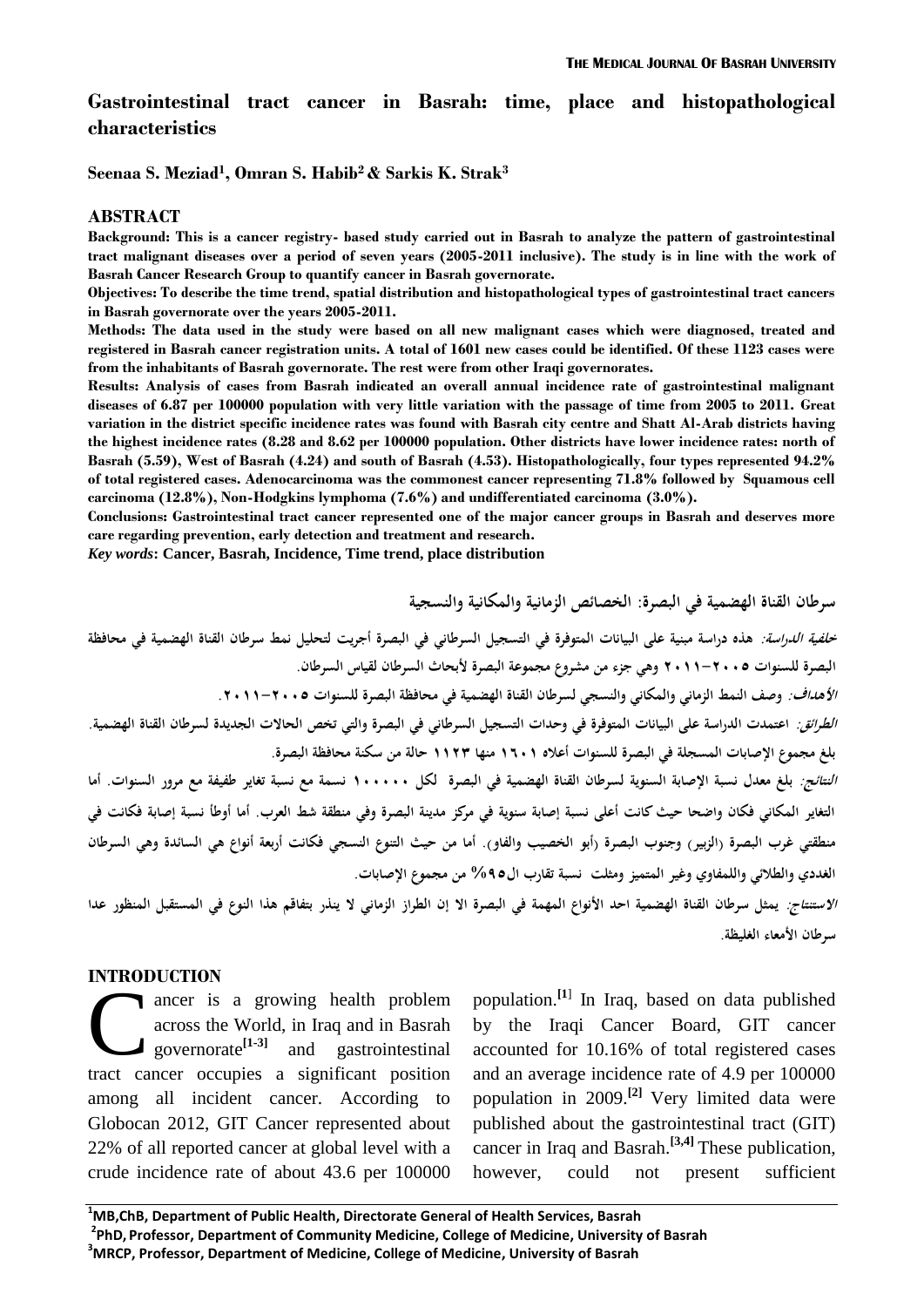description on all types, on the extent of risk and distribution of all GIT cancers. They did, however presented useful figures on selected cancers like stomach, colon-rectum, oesophagus and pancreas. According to BCRG data for the years 2005-2008, cancer of the stomach ranked the  $10<sup>th</sup>$  in all population and in males and  $9<sup>th</sup>$  in females. The age standardized incidence rates was 4.7 and 3.8 per 100000 males and females respectively.<sup>[3]</sup> Colon-rectum cancer ranked 5<sup>th</sup> among males and  $8<sup>th</sup>$  among females in Basrah over the period 2005-2008. The age standardized incidence rates for males and females were approximately 5.0 and 4.0 per 100000 respectively.**[3]** Thus, it does seem that GIT occupied a significant position among reported cancer cases in Iraq and in Basrah governorate. In accordance with an advice by the BCRG, it was thought useful to explore in some details, the extent, distribution and other related aspects of GIT cancer in Basrah excluding hepatic and pancreatic cancers. In a previous paper we reported selected demographic and topographic.**[5]** In this paper, we present data on time trend, geographical distribution and histopathological typing.

## **PATIENTS AND METHODS**

The present study is based on the data on malignant tumours of gastrointestinal tract available in two data bases for cancer in Basrah: National Registration Centre- Basrah section and the Histopathological Cancer Registration Section at the Department of Pathology and Forensic Medicine, College of Medicine, University of Basrah. The study is a recordbased, retrospective in type. The data were obtained after permission from Basrah Cancer Research Group and endorsement of the Research Committee at the Directorate General of Health Services in Basrah. The study was also approved by the Research Ethical Committee at Basrah College of Medicine. The research was originally planned as part of the work of Basrah Cancer Research Group (BCRG) and a permission was obtained from them to participate in this piece of research and to use their data for the purpose of the assignment. The data used in this study were extracted from two excel computer files kept by the BCRG, the first covered the years 2005- 2008 and the second covered the years 2009- 2011. Each of these files compiles information on age, gender, area of residence, date / year of diagnosis, topographical type of cancer by site and histopathological classification on each newly diagnosed case of any cancer. A third sub-file covering only cases with verified histopathology was also used for histopathological description of cancer for the same period of time (2005-2011). All newly diagnosed cases of GIT malignancies (with the exception of those of pancreas and hepatic system) which were registered over seven year's period (2005-2011), were included in the study. Total population estimates were based on data published by the Ministry of Planning and Developmental Collaboration (MoPDC).<sup>[6]</sup> Breakdown by age and sex were based on numbers published also by the (MoPDC) and on local household surveys in Basrah.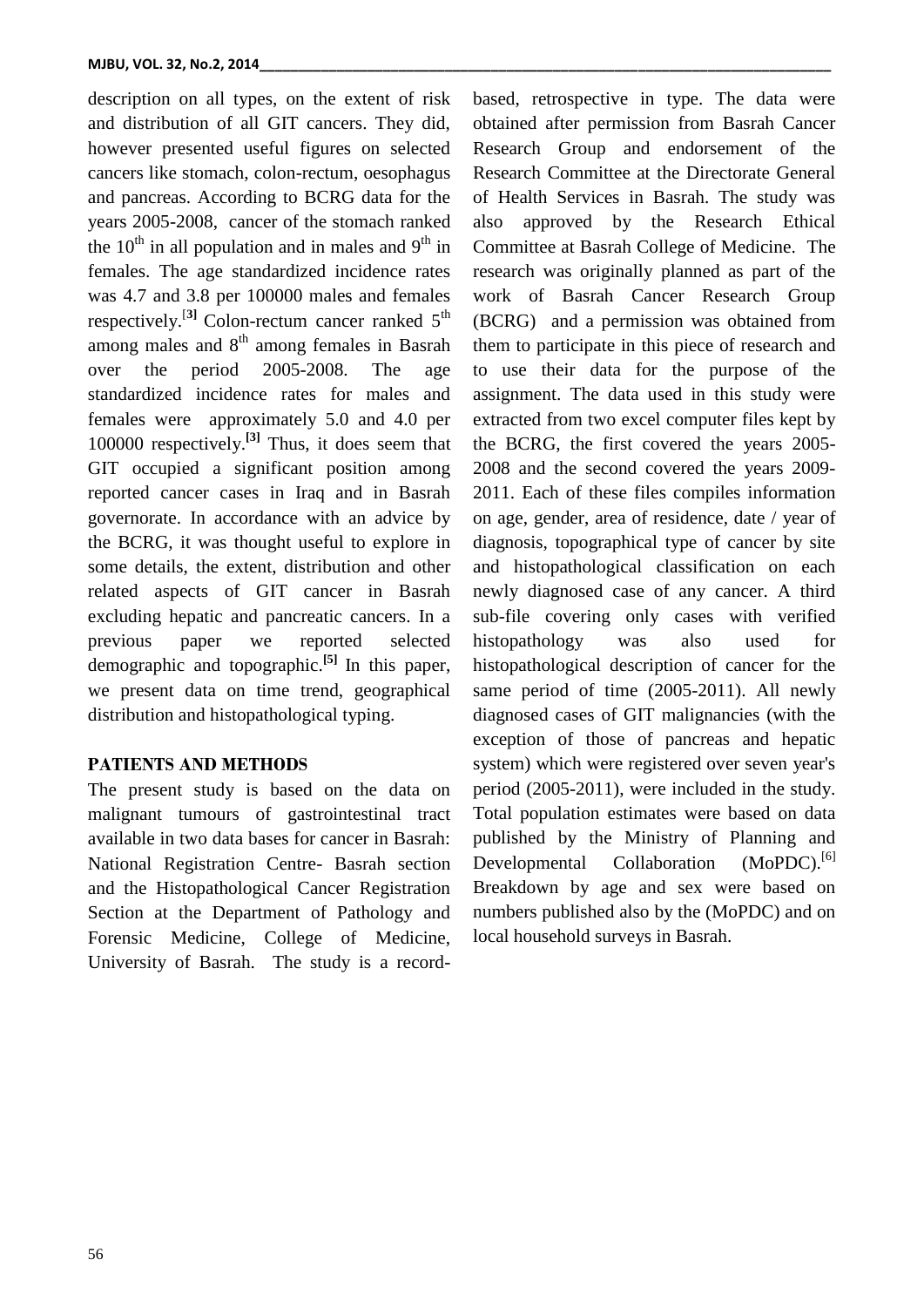

**Fig 1. Flow chart for cancer registration in Basrah. (with kind permission of BCRG)**

For the statistical analysis of the data, the original excel files of the BCRG were used to sort out GIT cancers first, then, the subset data were checked for any repetition by the investigators, because any given case may be reported to the cancer registry by more than one source. The data were then transferred to SPSS (Statistical Package for Social Science-version 15) computer file for statistical analysis. For place distribution, Basrah governorate was divided into five major administrative areas: [**7,8**]

**Basrah city**: From Karma river to end of Bradhia and from Shatt Al-Arab to Basrah River North of Basrah: Qurna, Mdianah and Al-Hartha West of Basrah: Zubair district with its subdistricts. South of Basrah: Abul-Khasib and Faw Districts with sub-districts

**East of Basrah:** All Shatt-Arab district

### **RESULTS**

# **Reference population of cases / Governorate of residence**

A total of 1601 new cases of GIT cancer were registered in Basrah over the years 2005-2011 by governorate of residence at the time of diagnosis. (Table-1), shows the distribution of these cases by governorate of residence. Out of the total 1601 new cases registered in Basrah, 1123(70.1%) were from the inhabitants of Basrah governorate, other 253(15.8%) were from Thi Qar governorate, 143(8,9%) were from Missan and the remaining 82 (5.1%) were from other governorates.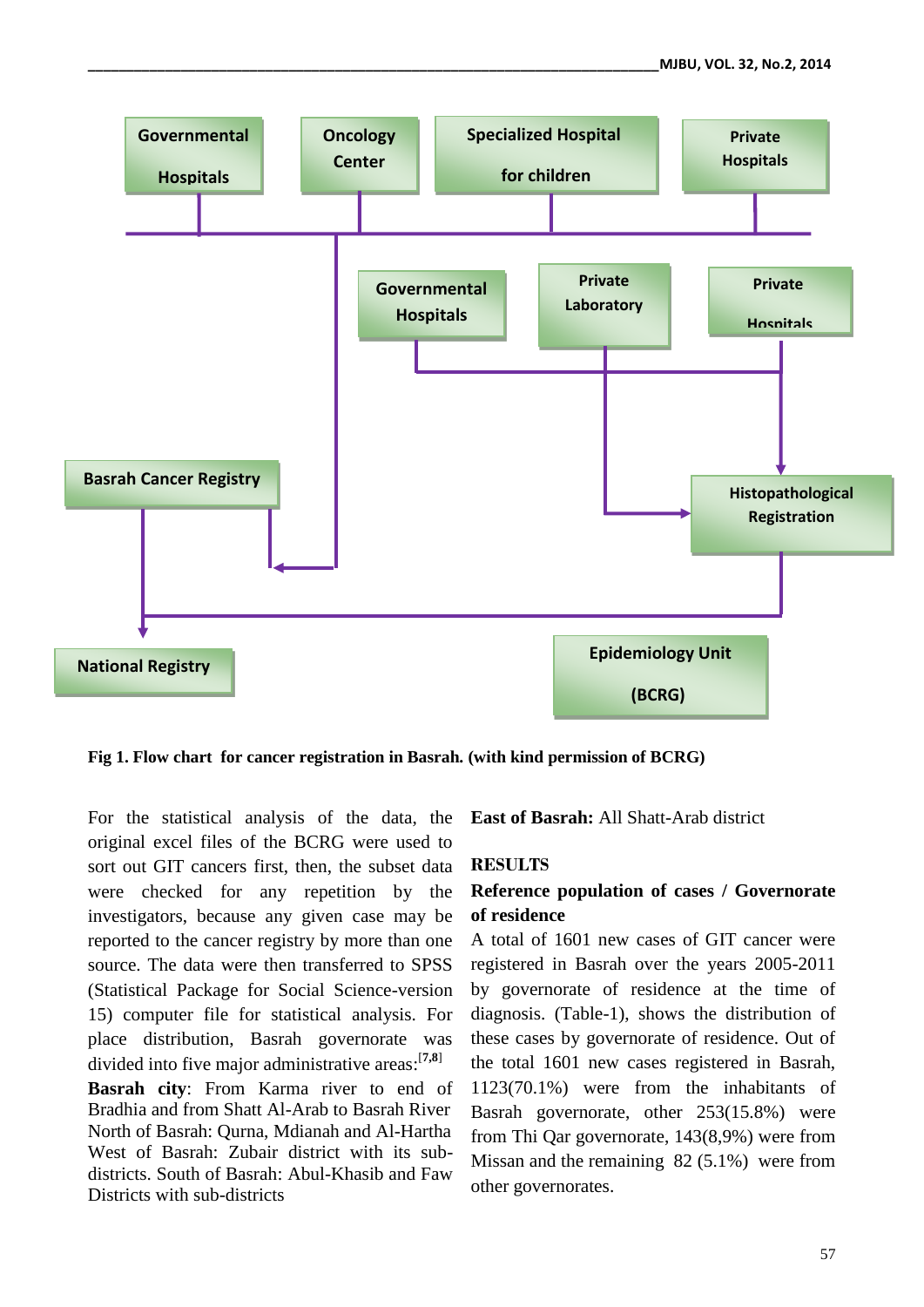| <b>Place of residence</b> | No. of cases | $\frac{0}{0}$ |
|---------------------------|--------------|---------------|
| <b>Basrah governorate</b> | 1123         | 70.14         |
| THi Qar governorate       | 253          | 15.80         |
| <b>Missan governorate</b> | 143          | 8.93          |
| All other governorates*   | 82           | 5.12          |
| <b>Total</b>              | 1601         | 99.99         |

**Table 1. New GIT cancer cases registered in Basrah over the years 2005-2011 by governorate of residence.**

**\*These include, Muthanna, Wasit, Qadisia, Babylon, Kerbalaa, Najaf and Baghdad**

### **Time trend / year of registration:**

(Table-2 and Figures-2), show that the variation in the incidence rate of GIT cancer was not substantial with little fluctuation from year to year. (Figure-2), shows a slight tendency for the relative frequency of new cases to increase but the incidence rates tended to decrease with time. When the incidence rates were examined separately for major GIT cancers (Figure-3), it was evident that the reduction with time was for all sites but colon-rectum cancer which tended to rise with time except for 2011.

# **Table 2. Population estimates, number of new cases, percentages and incidence rates of GIT cancers in Basrah over the years 2005-2011 by year of registration.**

| <b>Years</b>           | <b>Estimated</b><br>population | No. of new cases | Percentages out of<br>total | <b>IR</b> per 100000<br>population |
|------------------------|--------------------------------|------------------|-----------------------------|------------------------------------|
| 2005                   | 2 137 197                      | 164              | 14.6                        | 7.67                               |
| 2006                   | 2 201 313 2267                 | 141              | 12.6                        | 6.41                               |
| 2007                   | 352                            | 159              | 14.2                        | 7.01                               |
| 2008                   | 2335 373                       | 167              | 14.9                        | 7.15                               |
| 2009                   | 2 405 4342 467                 | 151              | 13.4                        | 6.28                               |
| 2010                   | 531                            | 182              | 16.2                        | 7.38                               |
| 2011                   | 2531997                        | 159              | 14.2                        | 6.28                               |
| Average mid-<br>period | 2 3 3 3 3 7 3                  | 1123             | 100.0                       | 6.87                               |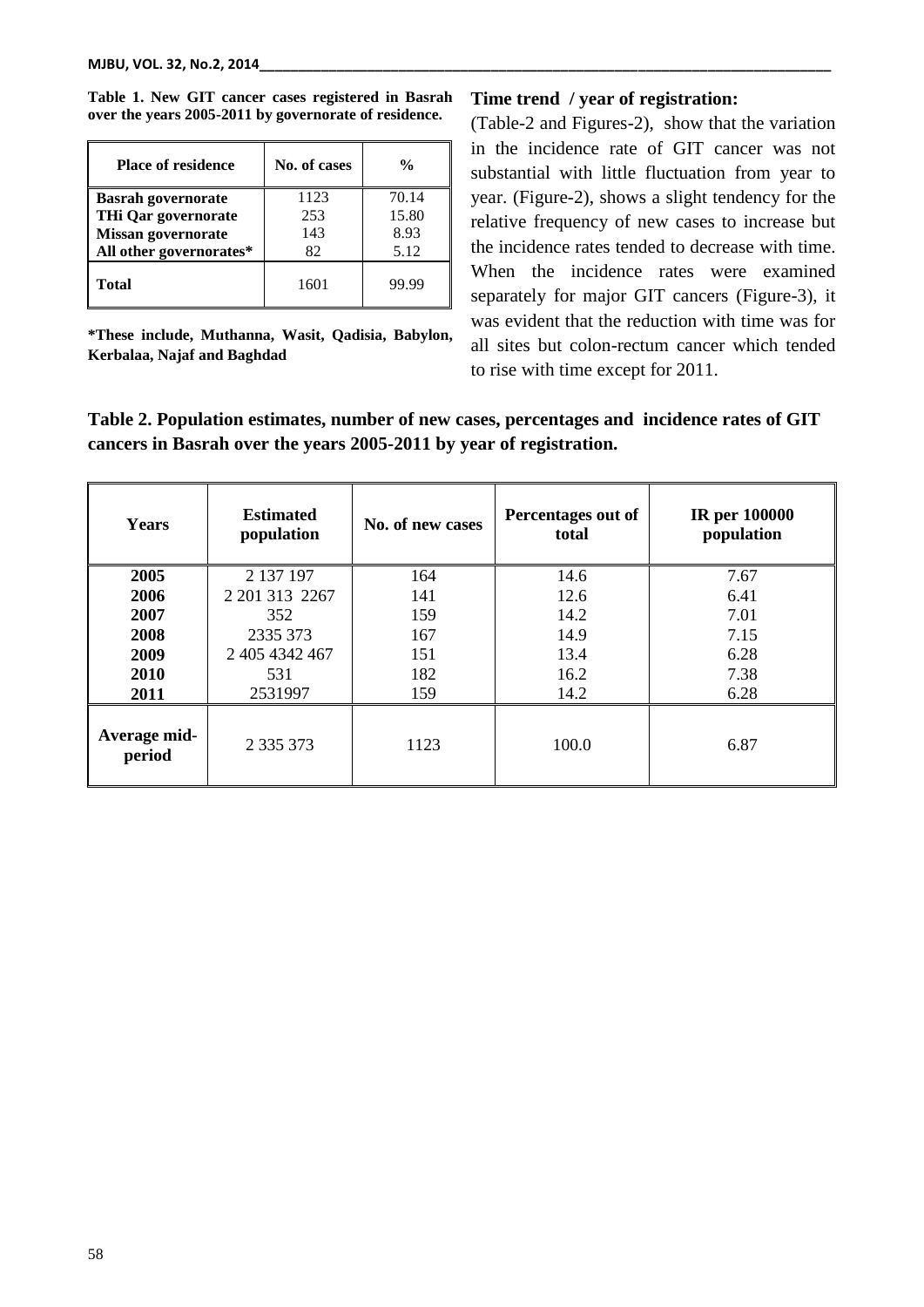

**Fig 2. Time trend of the relative frequency(%) and the annual incidence rate of new cases of GIT cancer: Basrah 2005-2011.**



**Fig 3. Time trends in the incidence rates per 100000 population of selected GIT cancers: Basrah 2005-2011**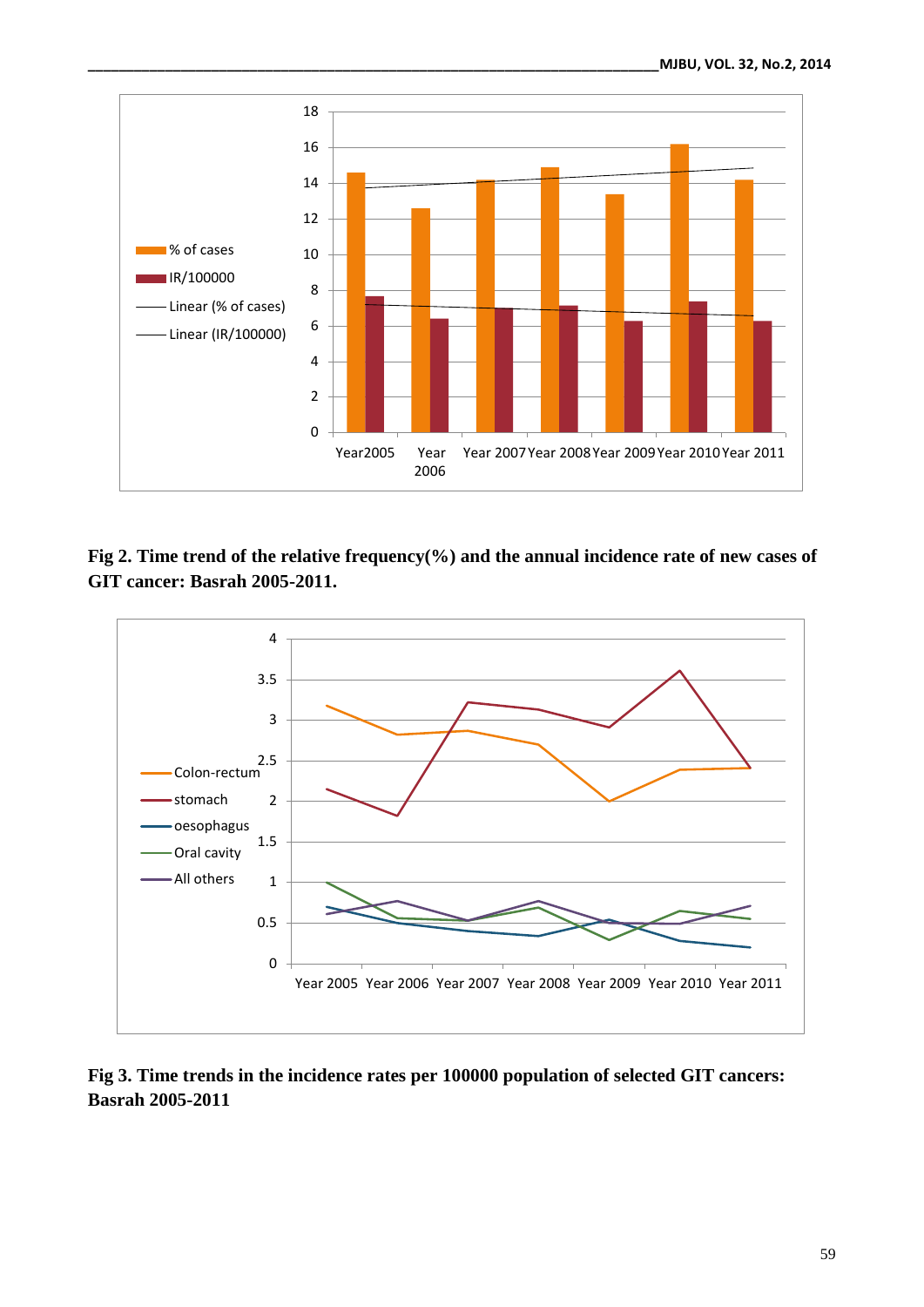**District of residence:** (Table-3), shows a great variation in the district specific incidence rates of GIT cancer in Basrah governorate with Basrah city centre and East of Basrah (Shatt Al-Arab) districts having the highest incidence rates

(8.28 and 8.46 per 100000 population). Other districts have lower incidence rates: north of Basrah (5.59), West of Basrah (4.24) and south of Basrah (4.53).

**Table 3. Population estimates, number of new cases and average annual incidence rates of GIT cancers in Basrah over the years 2005-2011 by place of residence.**

| <b>Place of residence</b> | <b>Estimated population*</b> | No. of new cases<br>In 7 years | IR per 100000 population PER year |
|---------------------------|------------------------------|--------------------------------|-----------------------------------|
| <b>Basrah city centre</b> | 923604                       | 535                            | 8.28                              |
| <b>North of Basrah</b>    | 659743                       | 258                            | 5.59                              |
| <b>West of Basrah</b>     | 434466                       | 129                            | 4.24                              |
| <b>South of Basrah</b>    | 211159                       | 67                             | 4.53                              |
| <b>East of Basrah</b>     | 106401                       | 63                             | 8.46                              |
| <b>Unspecified</b>        |                              |                                |                                   |
| <b>Total</b>              | 2335373                      | 1123                           | 6.87                              |

**Histopathological typing of GIT cancer:** (Table-4), summarizes the distribution of GIT cancer by histopathological types. Adenocarcinoma was the predominant histopathological type accounted for 641 (71.3%) with a site specific incidence rate of 3.92 per 100000. Three other cancers were relatively common but much less frequent. These were the Squamous cell carcinoma114 (12.8% and IR of 0.697), Non-Hodgkin's lymphoma 68 (7.6% and IR of 0.416) and undifferentiated carcinoma 27 (3.0% and IR of 0.165). These four histopathological types accounted for 94.6% of all GIT cancer cases.

**Table 4. Distribution of GIT cancers by histopathological types**

| <b>Histopathological type</b>            | No. of cases | $%$ out<br>of total | IR per 100000 per year |
|------------------------------------------|--------------|---------------------|------------------------|
| Adenocarcinoma                           | 641          | 71.3                | 3.921                  |
| Squamous cell carcinoma                  | 114          | 12.7                | 0.697                  |
| Non Hodgkin's lymphoma                   | 68           | 7.6                 | 0.416                  |
| <b>Undifferentiated carcinoma</b>        | 27           | 3.0                 | 0.165                  |
| Adenoid cystic carcinoma                 | 3            | 0.03                | 0.018                  |
| Acinic carcinoma                         | 4            | 0.05                | 0.024                  |
| <b>Carcinoid tumour</b>                  | 4            | 0.05                | 0.024                  |
| Mucoepidermoid carcinoma                 | 8            | 0.09                | 0.049                  |
| <b>Sarcoma</b>                           | 9            | 1.0                 | 0.055                  |
| <b>Malignant melanoma</b>                | 4            | 0.05                | 0.024                  |
| <b>Gastrointestinal stromal tumour</b>   | 8            | 0.09                | 0.049                  |
| Ameloblastoma                            | 3            | 0.03                | 0.018                  |
| Epithelial/myoepithelial carcinoma       |              | 0.01                | 0.006                  |
| Myofibrohistiocytosis                    |              | 0.01                | 0006.                  |
| <b>Basal cell carcinoma</b>              |              | 0.01                | 0.006                  |
| <b>Plasmacytoma</b>                      |              | 0.01                | 0.006                  |
| Small cell carcinoma                     |              | 0.01                | 0.006                  |
| <b>Transitional</b> (Basaloid) carcinoma |              | 0.01                | 0.006                  |
| <b>Total</b>                             | 899          | 100.0               |                        |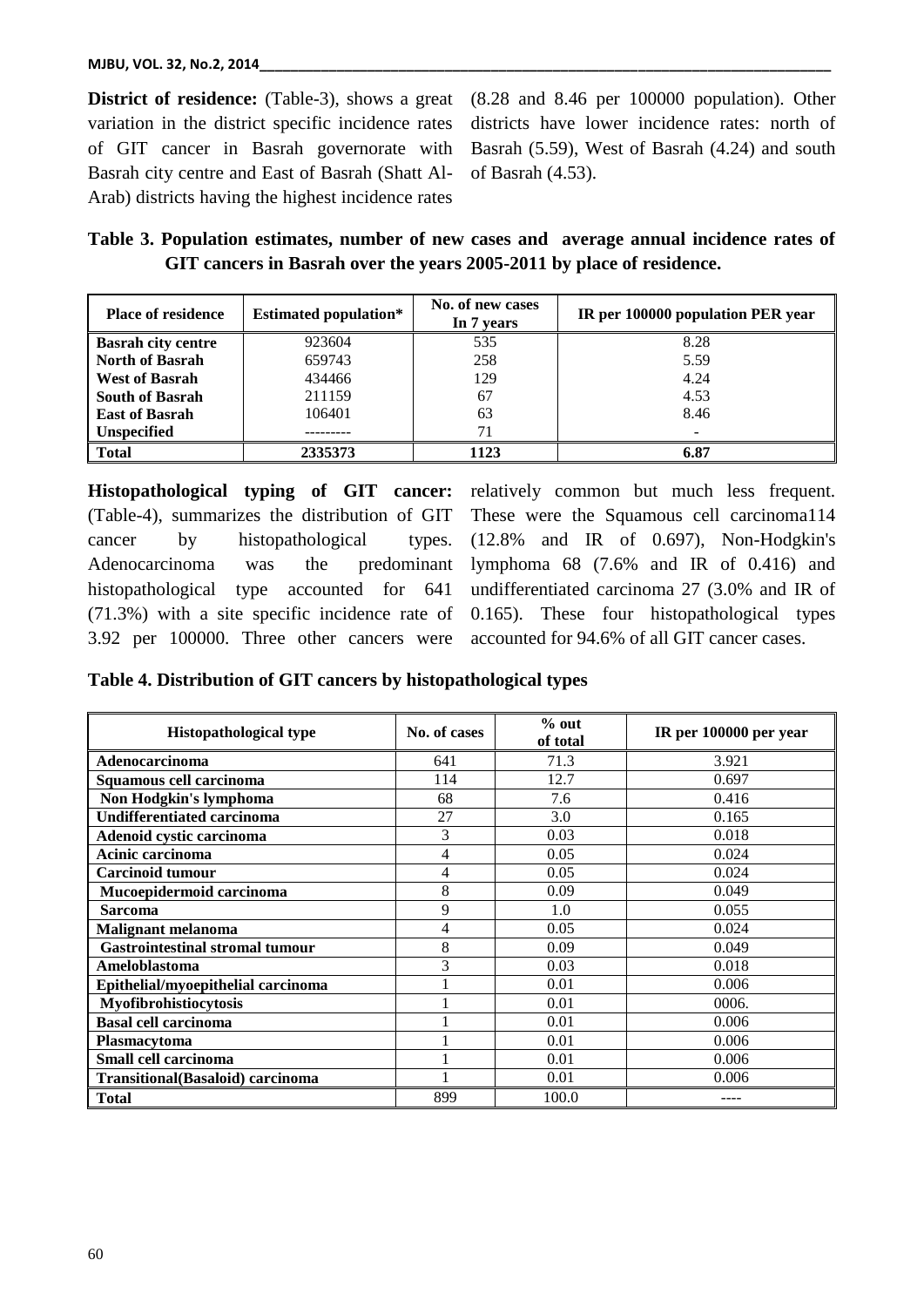## **DISCUSSION**

**Limitations:** The present study is the first comprehensive attempt to quantify GIT cancers in details. However, given the limitations of data in routine statistical sources and the expected relative incompleteness of cancer registries in Iraq and in Basrah, it is illogical to claim that the data on GIT cancers used in this work is complete by any means. According to various documents by Basrah Cancer Research Group during the last seven years, it would be acceptable to assume that the available data on various types of malignant diseases in Basrah including the GIT types are good enough to draw a profile of these cancers including pattern with time.<sup>[3,4.7,8]</sup> It is clear from the results that Basrah represents an attracting medical centre for cases from within and without the boundaries of the governorate. Almost one out of three cases treated in Basrah are from inhabitants other than Basrah population. This simply means that the medical care resources in Basrah are restrained by this extra-burden created by influx patients. In addition, these cases affect data compilation on cases from inhabitants of Basrah governorate as misclassifications of address of residence and other variables are possible. Intensive efforts were made to verify place of residence to make the data as reliable as possible.

**Time Trend:** One of the difficult tasks in research on cancer is to describe secular changes in risk and mortality. This difficulty arises mainly from the problems associated with accuracy of diagnosis, completeness of reporting and registration and patients movement during the care seeking process. Additional limitation is imposed by the lack of accurate numbers on denominator populations. In Basrah all these restrictions are operating and further complicated by the desire of patients to seek care outside Basrah and Iraq. It is impossible to quantify the proportion of cases who sought care outside Basrah and failed to be registered and how much variation in this proportions occurring across the years. This means that the time trend of cancer with years could have been slightly distorted. When we examine the time trend of GIT cancer incidence rates in Basrah during the seven years 2005- 2011, it is very difficult to draw any clear conclusion. In general it seems that the risk was fairly stable with very little tendency to decline with years. A stable pattern of risk with time is similar to patterns reported for the USA**[9]** but very different from patterns reported in most neighbouring countries.[**10,11**] The declining tendency is similar to the situation in Korea. Shin et al  $(2011)$ <sup>[12]</sup> who reported that gastric cancer was declining in Korea over the last two decades. Decline could be due to effective treatment of *H. pylori* infection which is implicated in the aetiology of gastric cancer, a major component of GIT cancer<sup>[12]</sup> but other factors are also likely to have contributed to this time trend changes.

**Distribution by place**: The variation in the incidence rates in different districts is substantial. Basrah city as a big urban centre and the eastern district of Shatt-Al-Arab had the highest incidence rate whereas other districts had much lower rates. The explanation for this variation is difficult but could be due to true difference reflecting environmental exposure and lifestyle variables but could be due to variation in ascertainment of cases and accessibility to health care.

**Histopathological diagnosis:** In the present study, adenocarcinoma was the predominant histopathological type accounted for almost three quarters of cases, followed by squamous cell carcinoma, Non-Hodgkin lymphoma and undifferentiated carcinoma. These four types together represent 94.6% of all G.I.T cancer cases. For different sites of G.I.T, adenocarcinoma was most commonly found in colon-rectum and stomach and this is in agreement with the state of the art about GIT